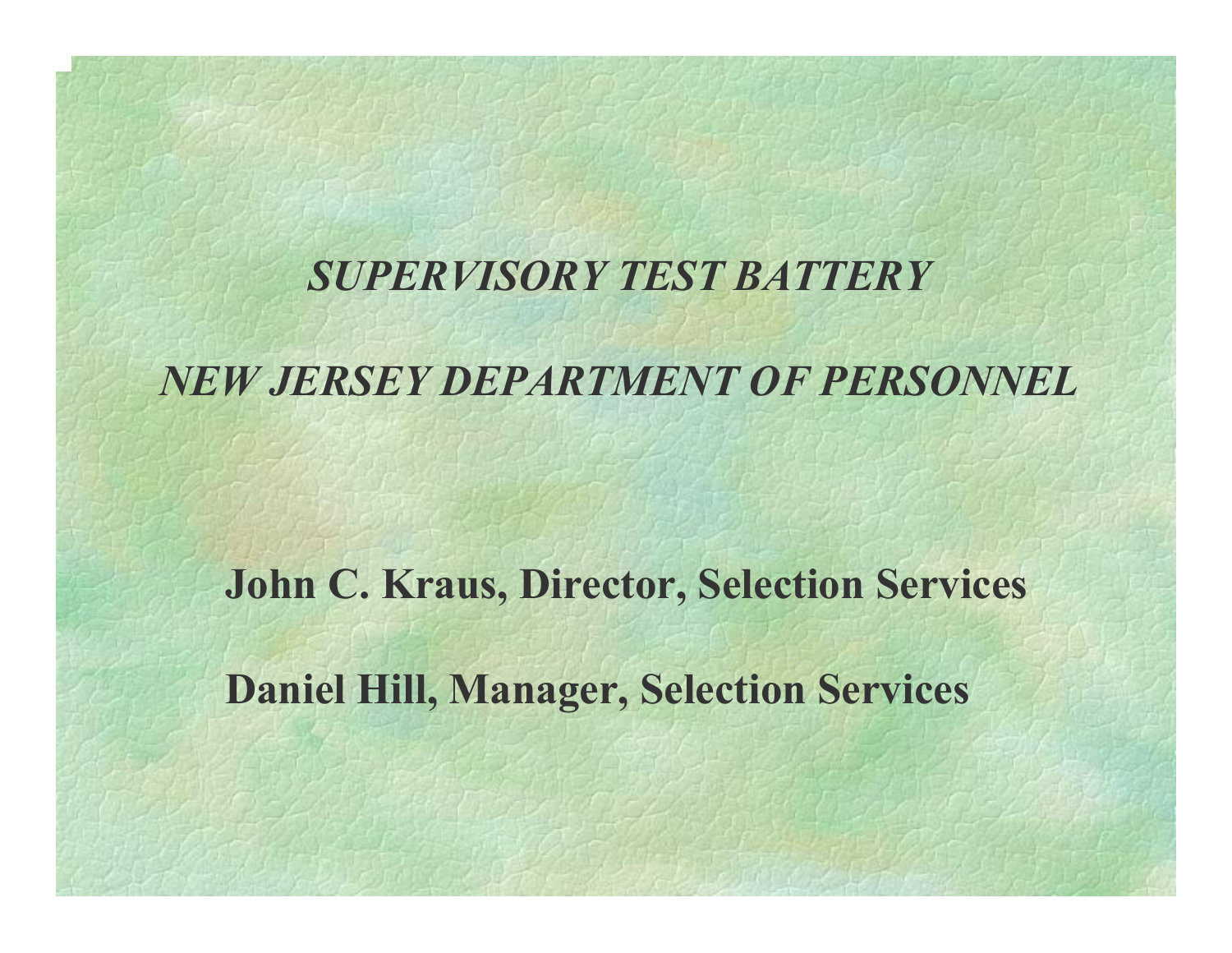# **BACKGROUND**

- Surveys indicate that Supervisory practices are related to employee turnover and are a major source of job stress
- Subordinates basically want two things from Supervisors: 1. For them to be involved in their Work Structure2. Want them to be considerate
- New set of job skills needed in order to be a successful supervisory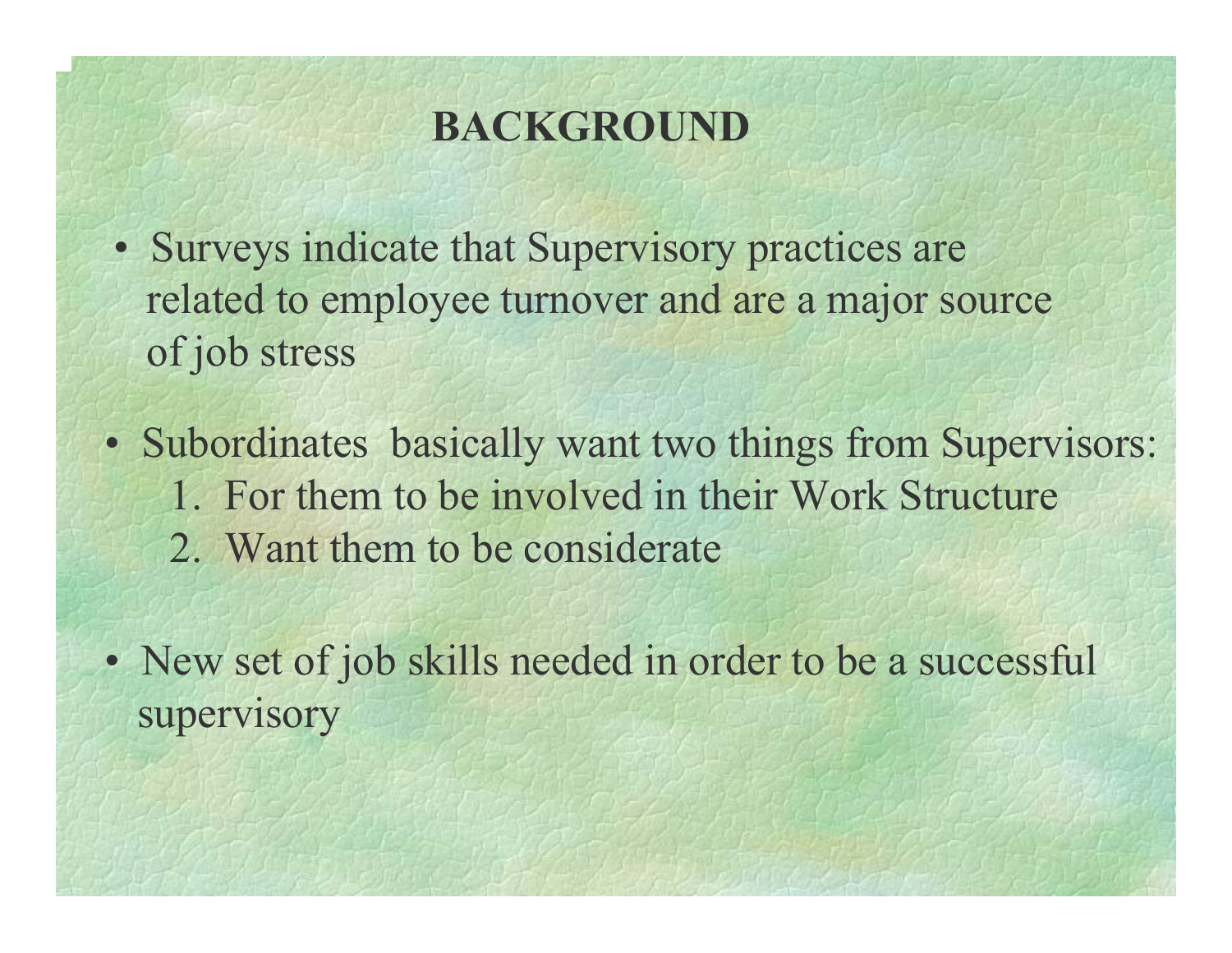# **BACKGROUND**

# **Objectives:**

- Improve retention of professional employees by selecting those who will perform effectively as supervisors.
- Assessment of supervisor-related attributes rather than relying on ratings of experience or examinations designed to assess technical knowledge.
- Use new technologies to simulate real life.
- Increase test utility through "banking" of scores.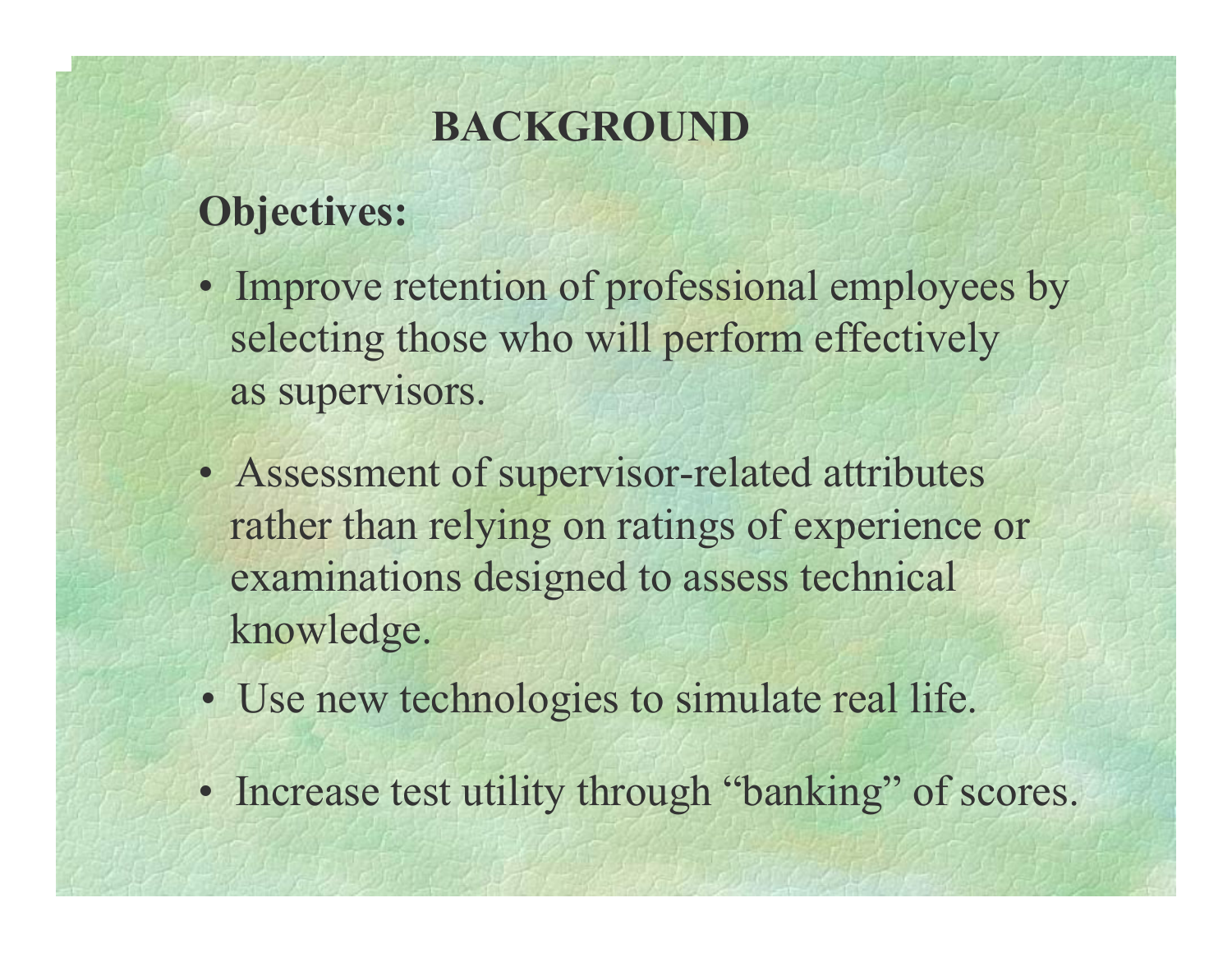- In-depth review of the literature, review of job analyses performed by other public HR agencies, and review of previous New Jersey state government job analyses and title specifications.
- Matrix developed which listed core attributes of effective supervisors - identified by each author or study.
- Same attributes identified across studies different labels.
- Results became the basis for a Job analysis booklet developed for ease of administration and data analysis.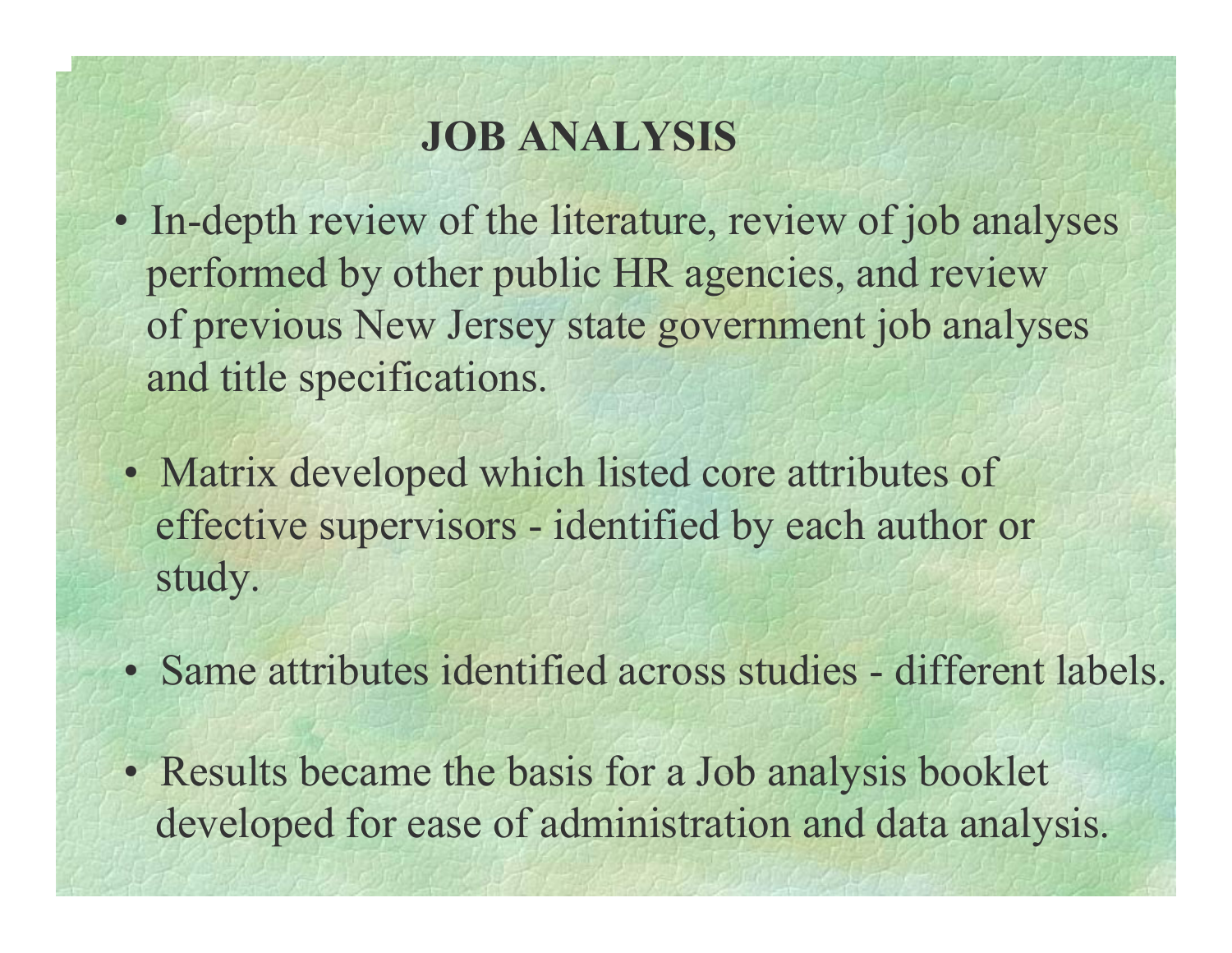• Most important supervisory abilities identified and measured by the STB:

#### Interpersonal Factors

Interpersonal Skills Interpersonal Understanding Relationship Building Conflict Management Customer Service OrientationValuing Diversity

#### Supervision Factors

Leadership Developing Evaluating Supporting and Motivating **Others** Team Building Teamwork and Cooperation Human Resource Mgmt. Directing and Guiding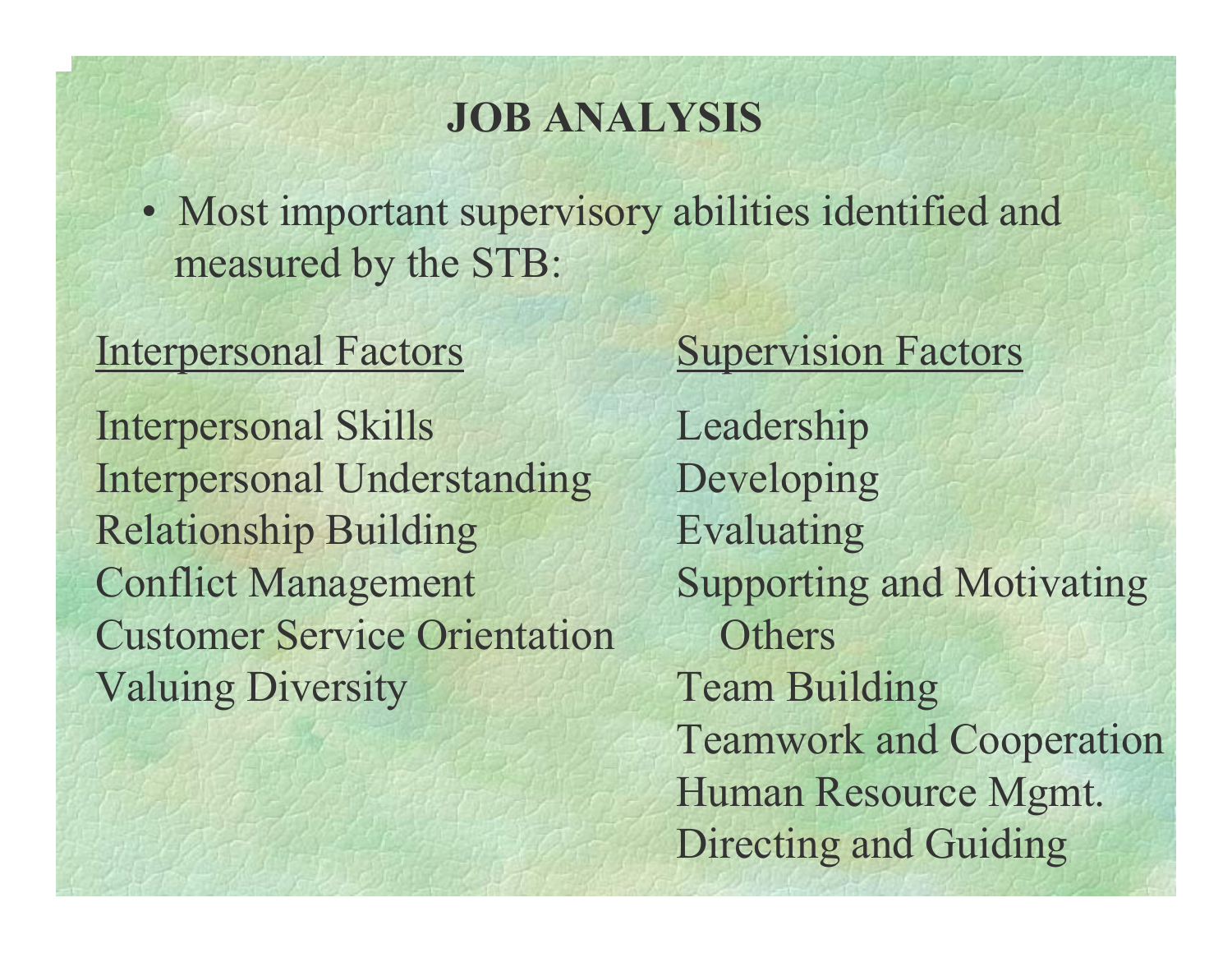#### Thinking Factors

Problem Solving Information Seeking Analytical Thinking DecisivenessJudgment

# Communication Factors

Communication Skills Written and Oral CommunicationListening and Speaking Skills Informing Others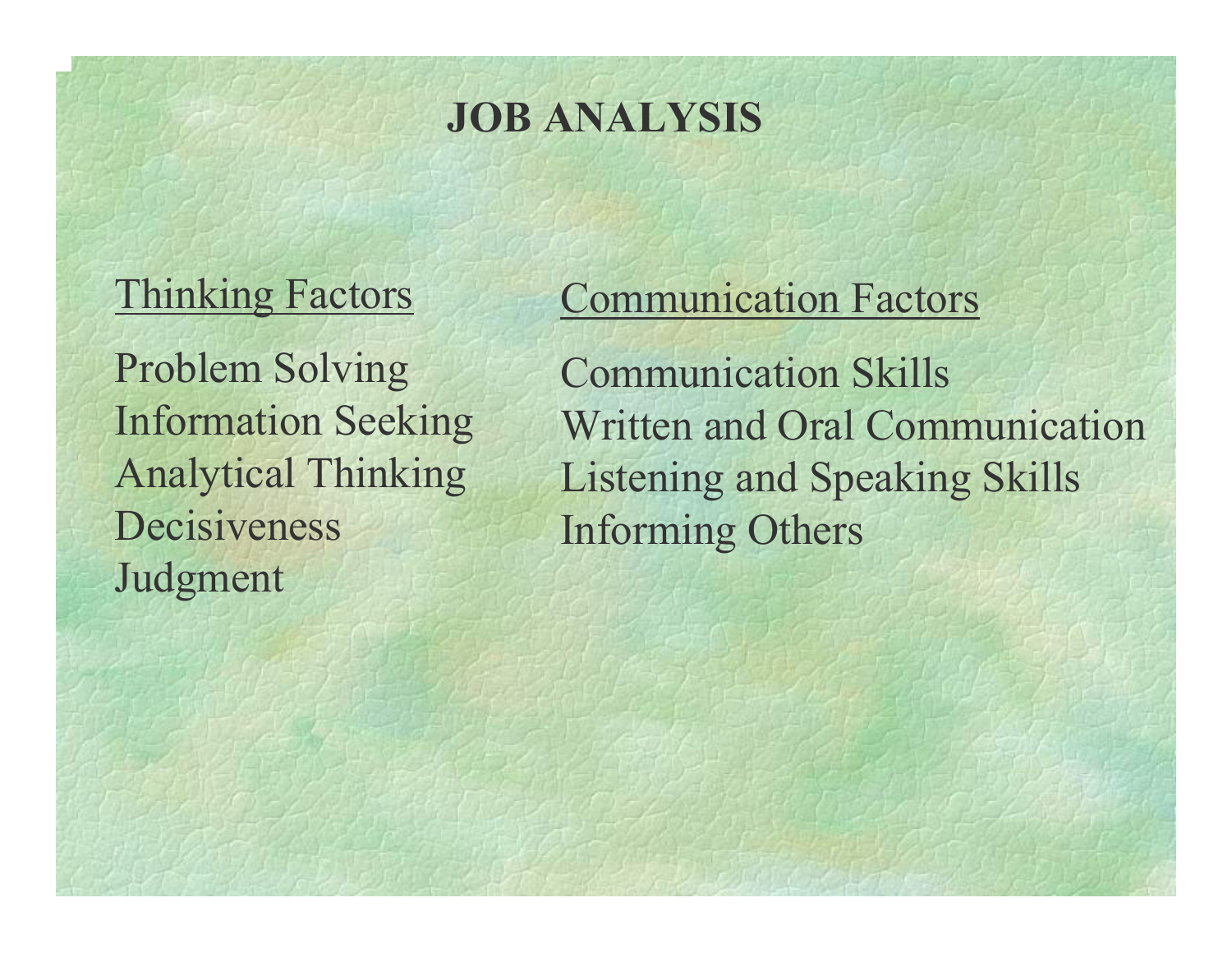### Personal Factors

DriveInitiative Self-Direction Achievement Orientation Self-Confidence Flexibility Honesty Integrity **Stability** Stress Tolerance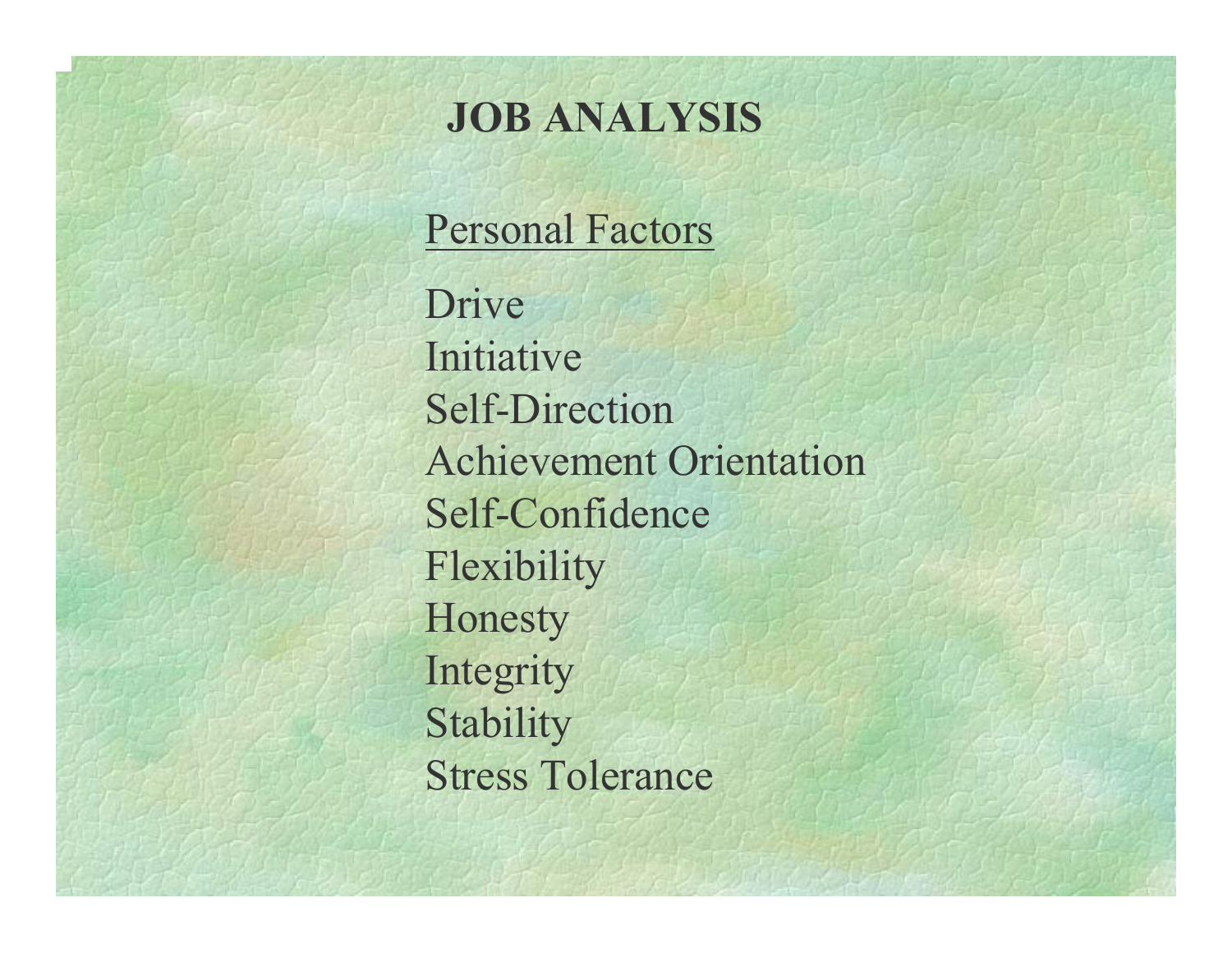# **DESCRIPTION**

Computer-based exam designed to measure the degree to which test candidates possess the many attributes associated with being a successful supervisor.

- Multiple-Choice Format
- Scenario-based
- Weighted options
- High degree of SME involvement
- Instantaneous test results
- Candidate may retain score for up to two years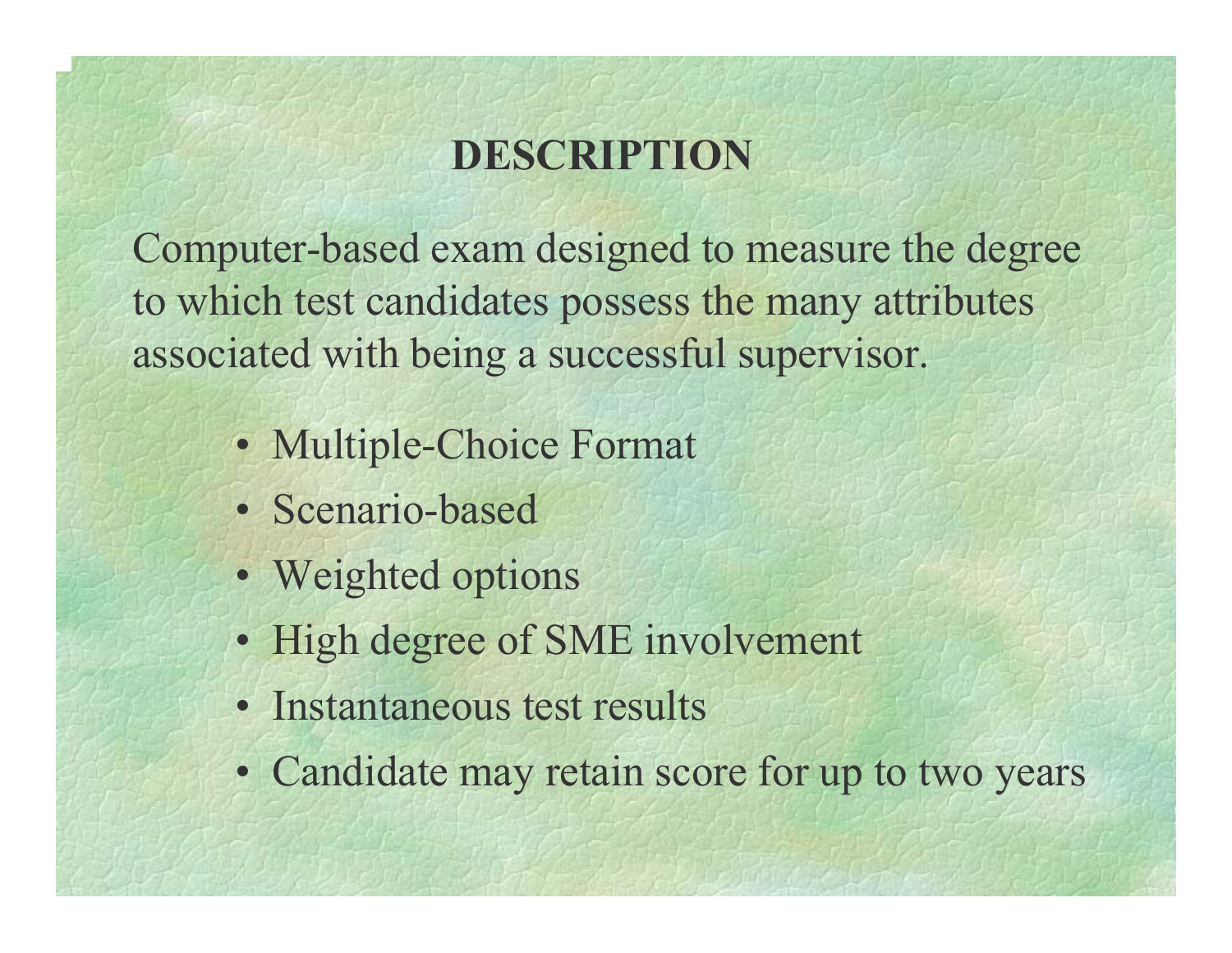#### **TEST FORMAT**

- "Day-in-the-life" simulation 120 multiple-choice test items, 2 and 1/2 hours to complete.
- Candidates given background information concerning a fictitious organization and presented with In-Basket items (memos, e-mails, phone calls, etc.) prior to start of the test (50 minutes to review).
- Software allows unlimited number of answer choices including more than one "correct" response.
- Software allows item "branching" so that candidates may choose more than one answer for some questions.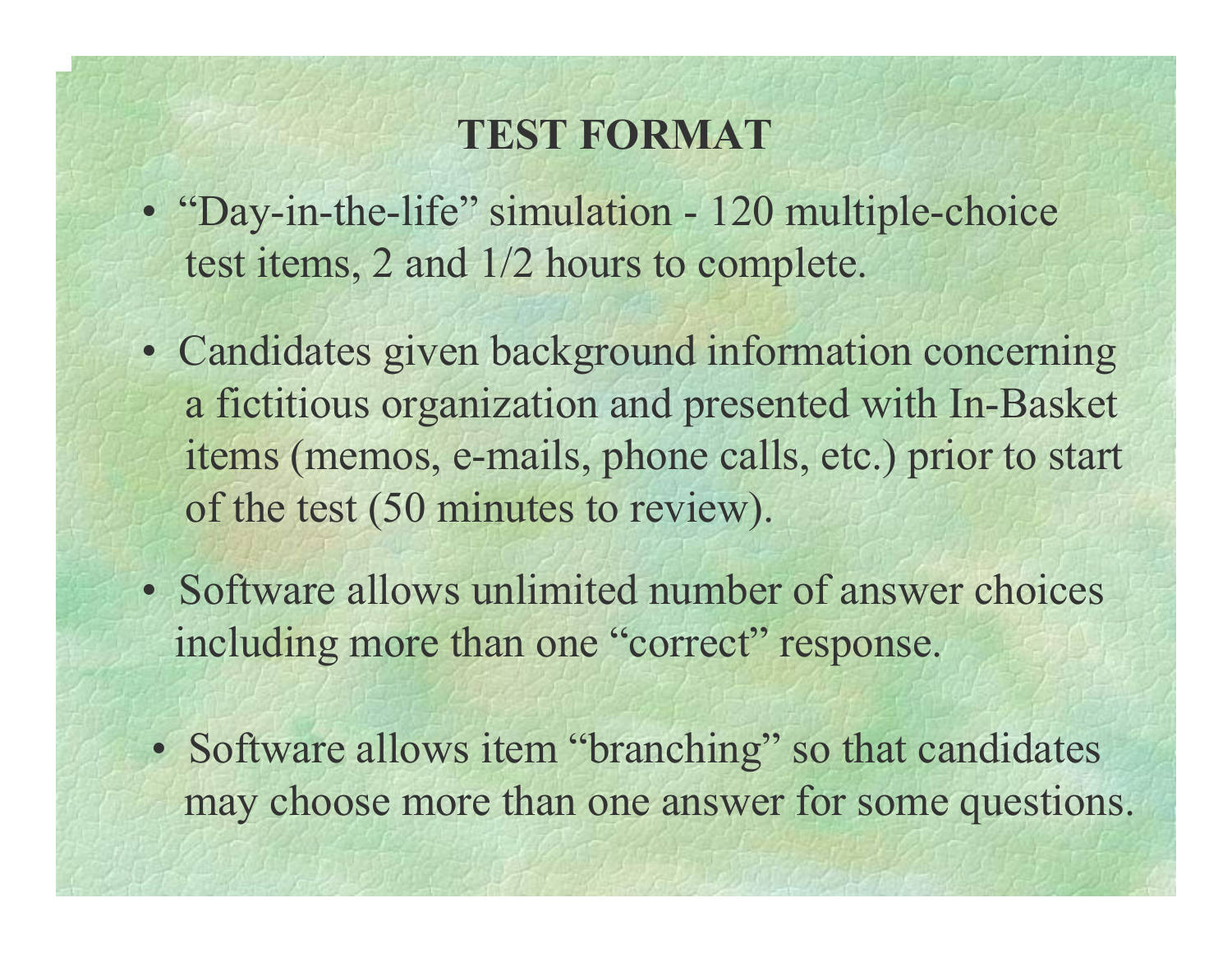# **TEST FORMAT(Continued)**

- Answer options may be differentially weighted.
- **+ 2 Essential to do in the situation**
- **+1 Helpful to do in the situation**
	- **0 Neither helpful or harmful to the situation**
- **-1 Harmful to the situation**
- **-2 Essential to avoid in the situation**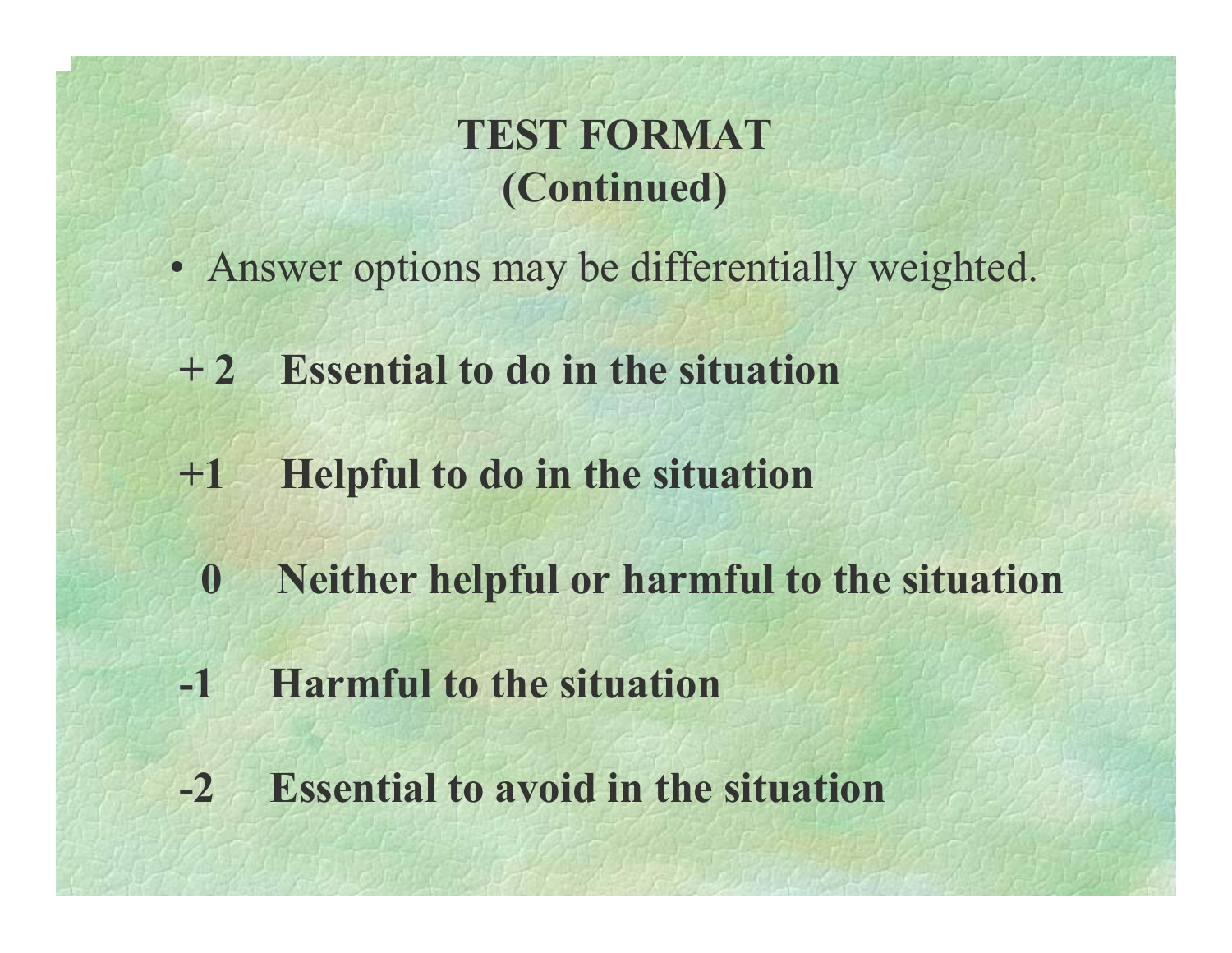# **TEST FORMAT (Continued)**

- Candidates may begin test when ready
- Count-down clock displayed on computer at all times
- Candidates receive their test score upon completion and know if they passed or failed.
- Candidates not permitted to return to previous item: Eliminate test-taking strategy Decisiveness required on job Belief that Items may be related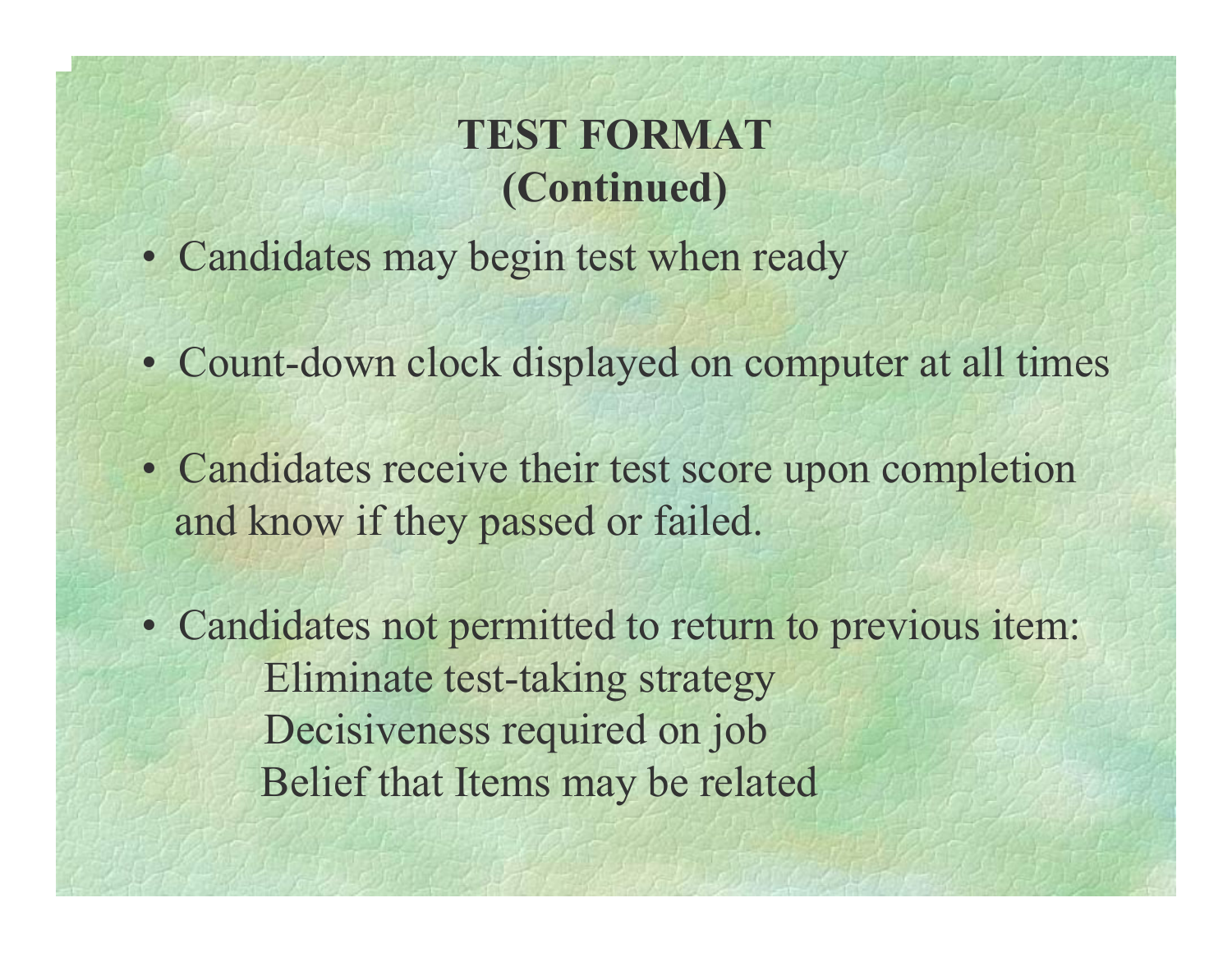# **TEST VALIDATION**

- Multiple panels of SMEs used to review and validate.
- 35 SMEs used in validation process. SMEs identified as "above average" or "outstanding."
- Two separate teams used to review background, draft questions and responses. Each item rated in terms of: RelevanceImportance **Difficulty** 
	- Each item response reviewed in terms of relative degree of correctness.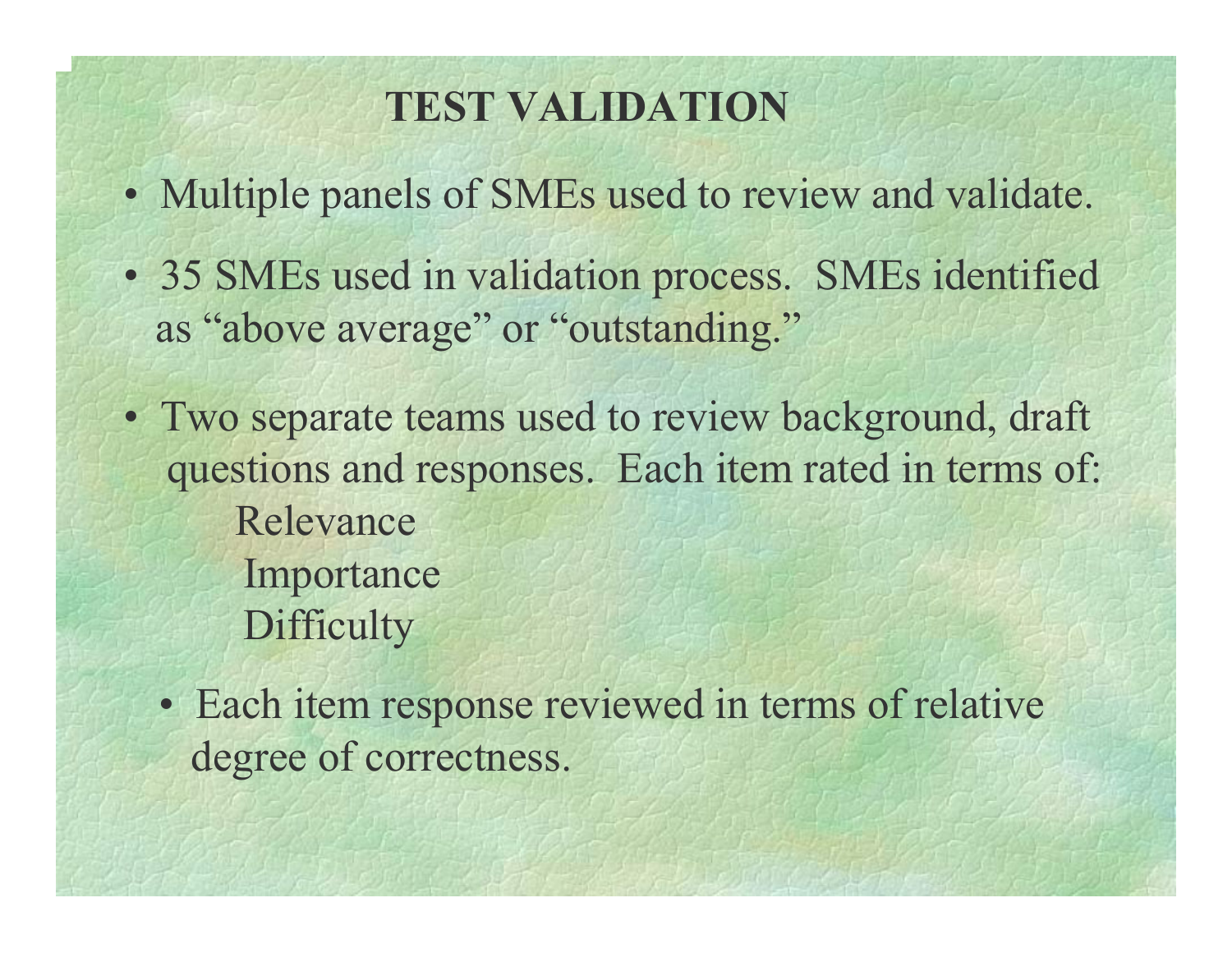### **TEST VALIDATION**

• Each test item linked to supervisory dimensions/competencies.

• "Sensitivity Review" team.

• Last group of SMEs used to pre-test exam.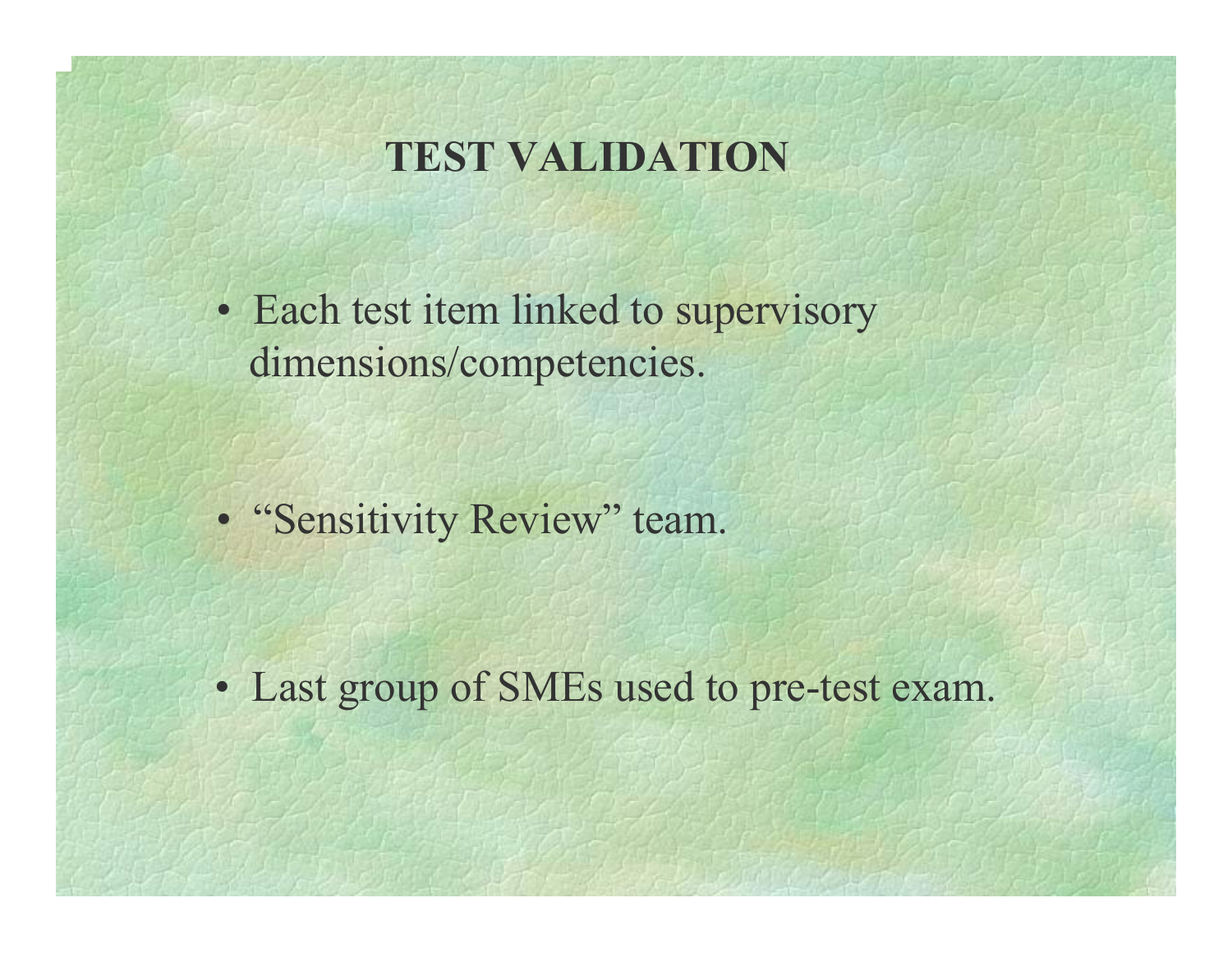## **TEST ADMINISTRATION**

- Candidate retains test score for two years; score used for subsequent announcements.
- Candidate has option to re-take exam after one year or retain score.
- No test review
- Two pass points assigned: Supervisors who oversee professional staff Supervisors who oversee paraprofessional staff (no BA/BS required)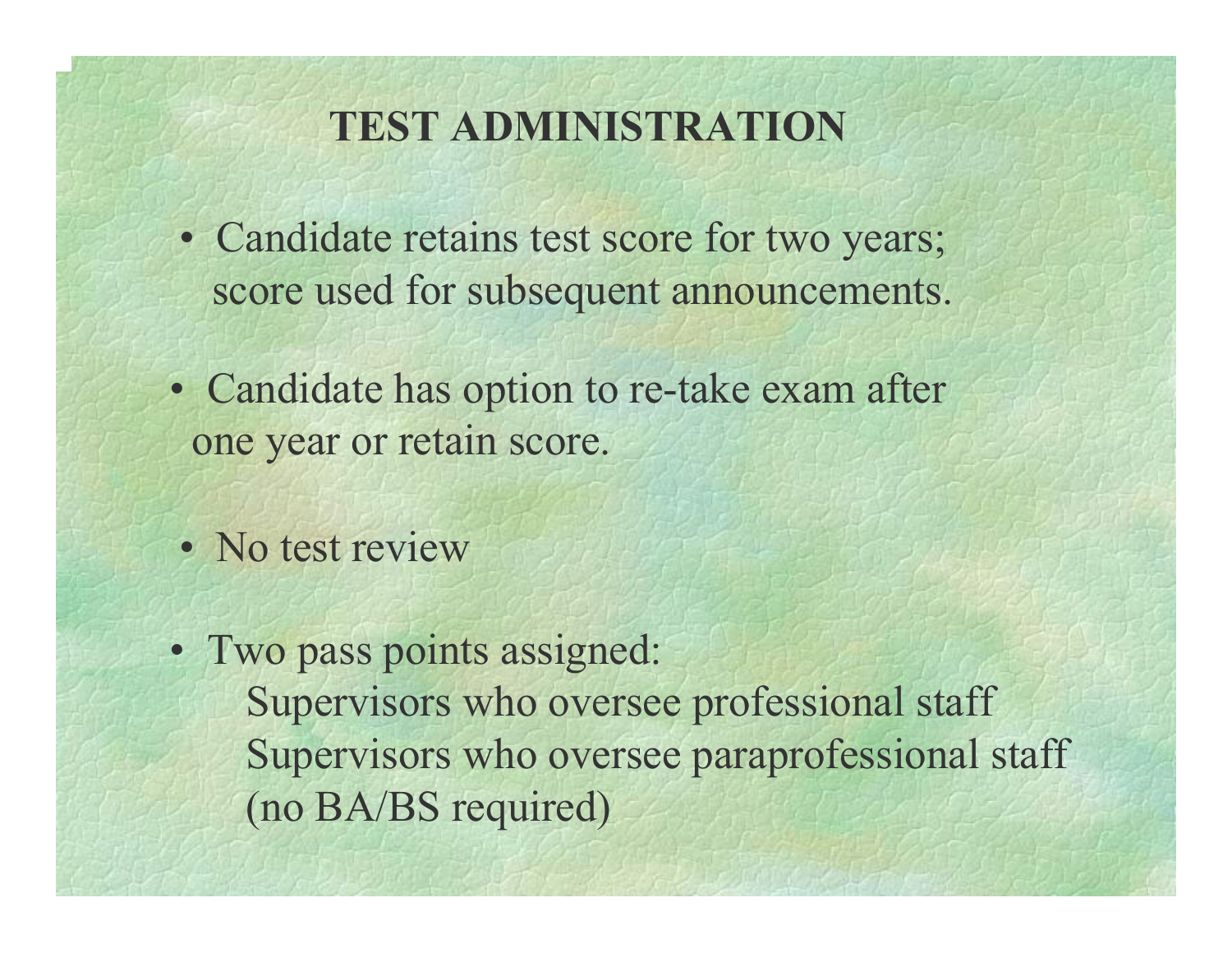## **RESULTS**

- No Adverse Impact
- High Level of Candidate Acceptance
- Faster Turnaround
- Increased Examination Utility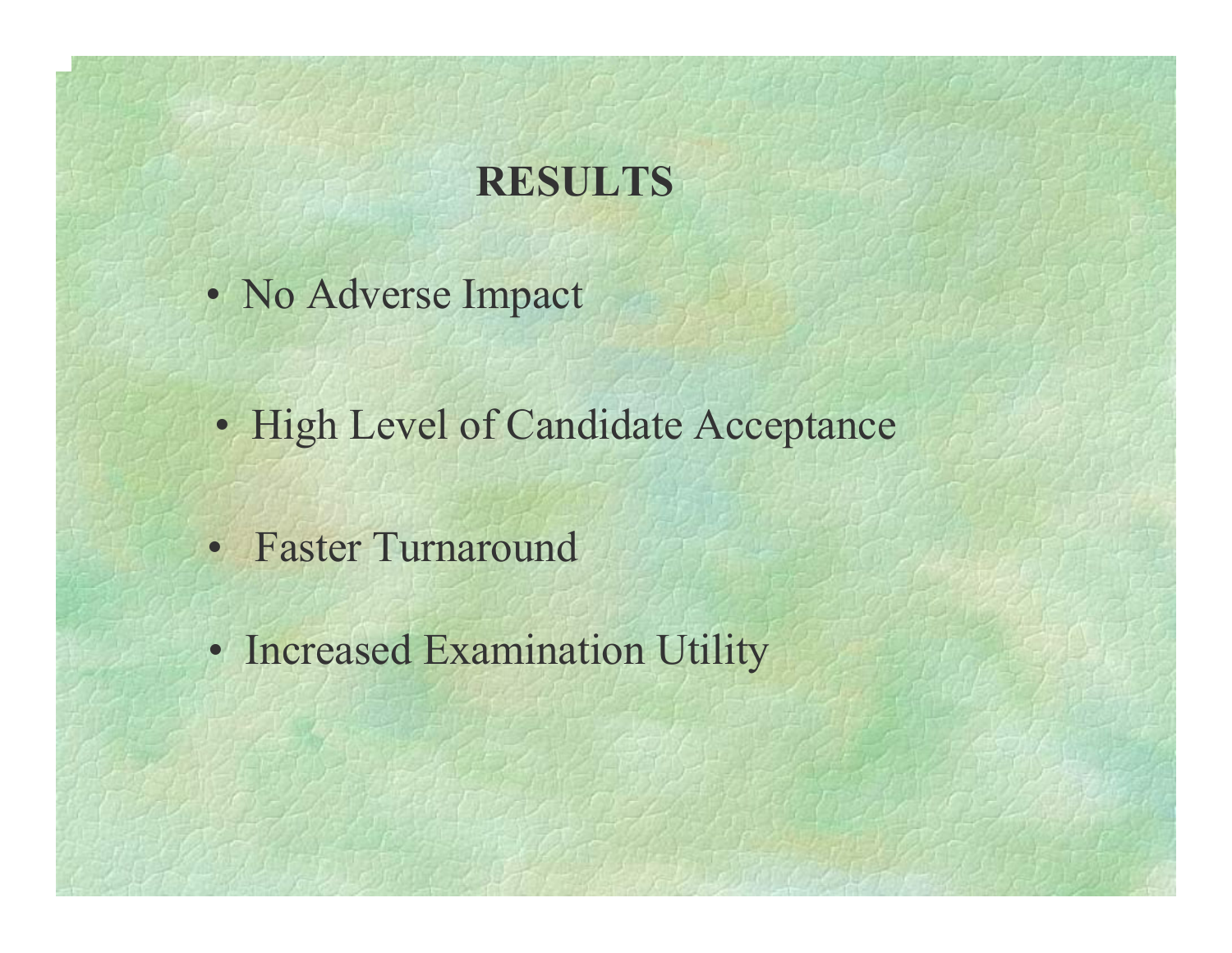# **EXAM UTILITY**

- STB used to generate eligible lists for over 200 separate, State, County and Municipal titles.
- Used to test Over 500 separate announcements since May 2000.
- Over 3500 candidates tested to date.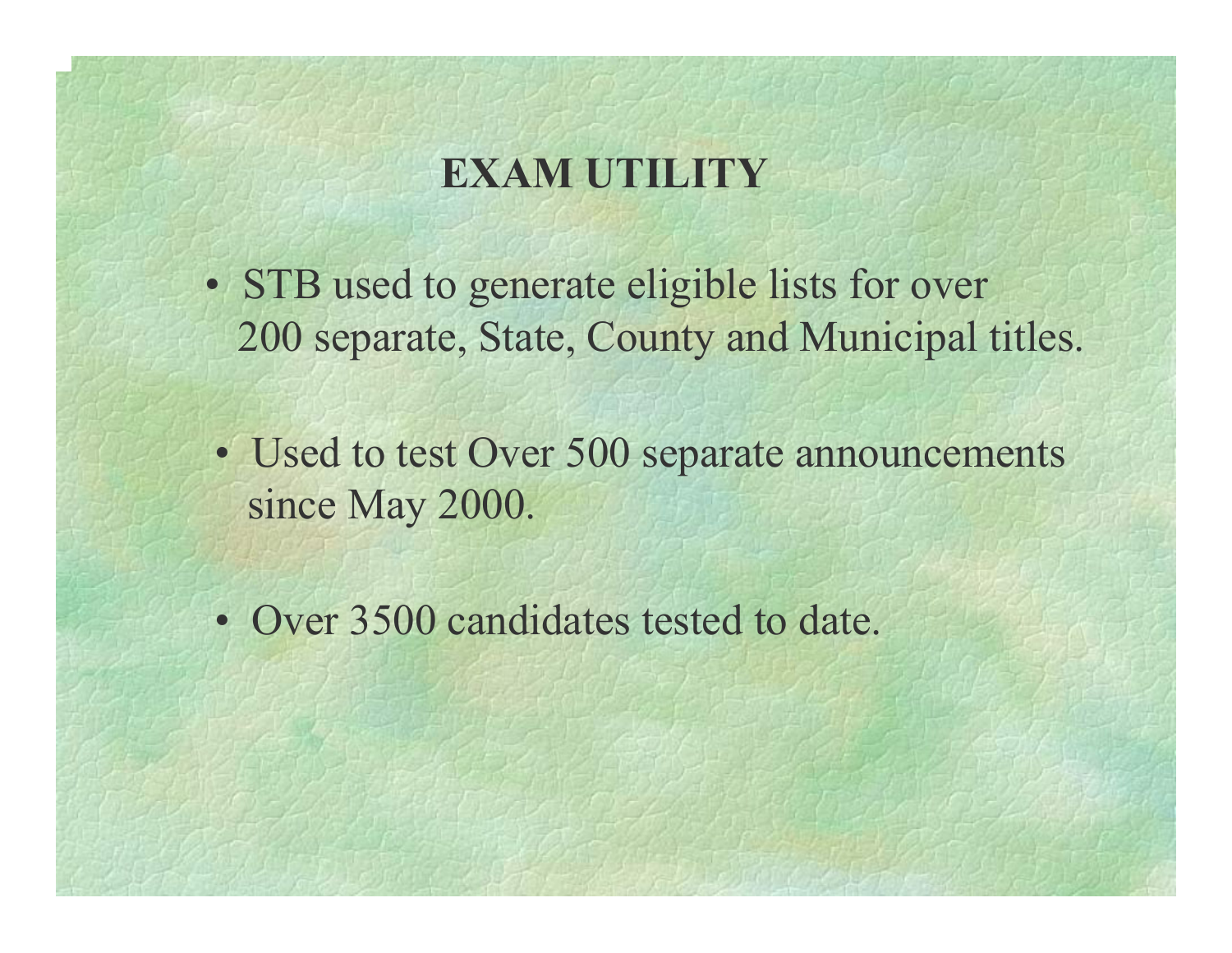# **EXAM UTILITY**

**Some of the titles tested by the STB include:** •**DISTRICT SUPERVISOR, WAGE AND HOUR COMPLIANCE** •**FIELD SERVICE SUPERVISOR 2, FAMILY DEVELOPMENT** •**INVESTIGATOR 1, REAL ESTATE COMMISSION** •**MICROBIOLOGIST 1**•**PROGRAM SUPERVISOR INTERNAL AUDITS**•**RESEARCH ECONOMIST 1, STATISTICS** •**SUPERVISING ACCOUNTANT**•**SUPERVISING BIOLOGIST - FISHERIES**  •**SUPERVISING CONTRACT ADMINISTRATOR**•**SUPERVISING LIBRARIAN**